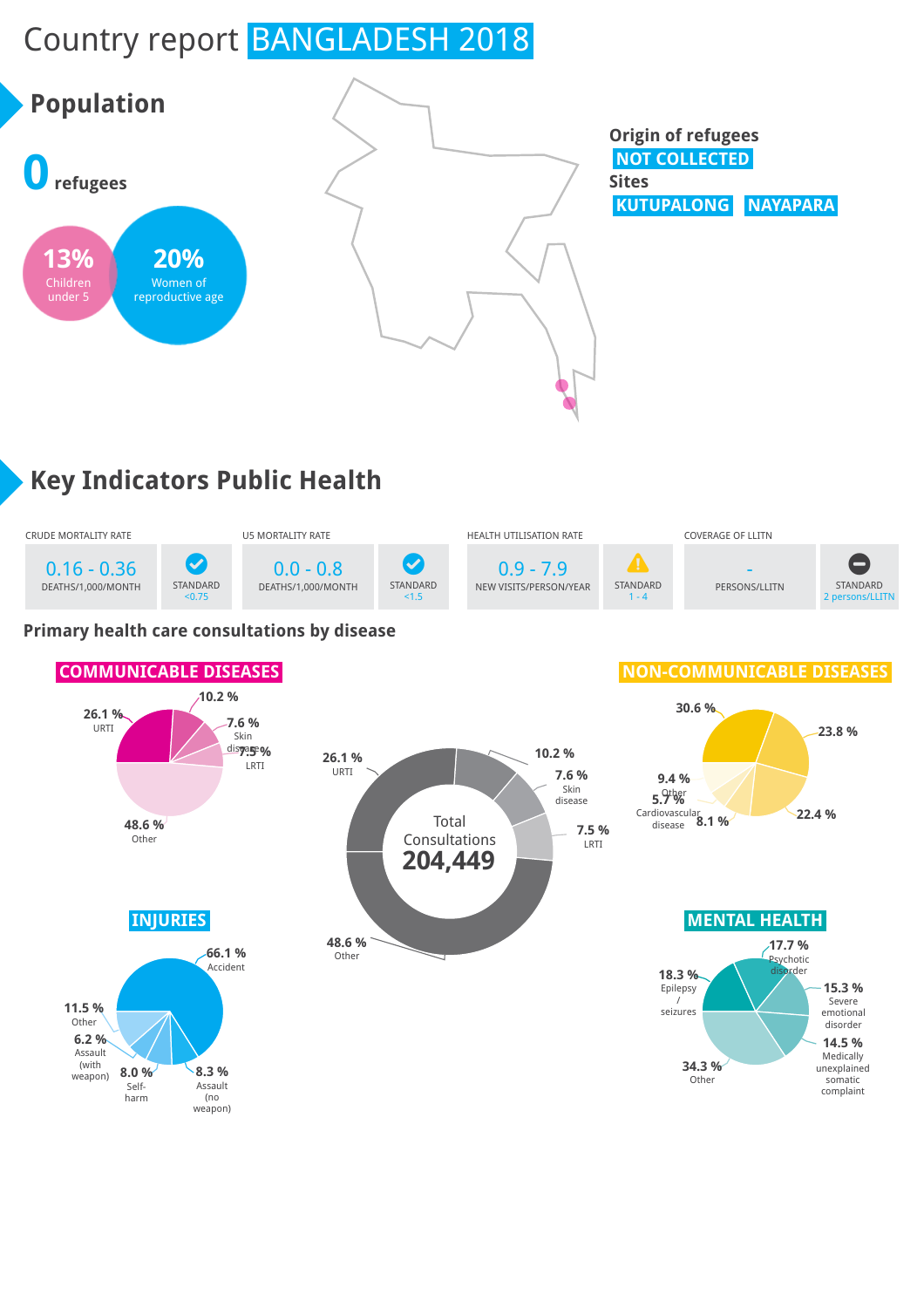# **Key Indicators Public Health**

| <b>PUBLIC HEALTH</b>                                                    | <b>INDICATOR</b> | Does the operation have an outbreak response plan?                                                             | Yes              |
|-------------------------------------------------------------------------|------------------|----------------------------------------------------------------------------------------------------------------|------------------|
| Are all essential medicines internationally procured                    | No               | Number of Outbreaks reported                                                                                   |                  |
| Does the operation use standard clinical protocols<br>for diabetes?     | Yes              | <b>MENTAL HEALTH</b>                                                                                           | <b>INDICATOR</b> |
| Is the referral system governed by SOPs?                                | Yes              | Are mental health activities implemented as part of the<br>public health programming in 2017?                  | <b>No</b>        |
| Is integrated management of childhood illness<br>(IMCI) implemented?    | Yes              | Has the operation adopted mental health intervention<br>guide?                                                 | Yes              |
| Does the operation use standard clinical protocols<br>for Hypertension? | Yes              | Has there been a training for doctors, clinical officers<br>and nurses in MHPSS with mhGAP Intervention Guide? | Yes              |

### **Key Indicators Reproductive Health and HIV**

| <b>MATERNAL MORTALITY</b><br>ANTENATAL CARE COVERAGE                                            |                                                                 |            | SKILLED BIRTH ATTENDANCE                                                |                             | POSTNATAL CARE COVERAGE                   |                           |                                                  |
|-------------------------------------------------------------------------------------------------|-----------------------------------------------------------------|------------|-------------------------------------------------------------------------|-----------------------------|-------------------------------------------|---------------------------|--------------------------------------------------|
| 4                                                                                               |                                                                 | 45% - 94%  | $\boldsymbol{\omega}$<br>STANDARD<br>>95%                               | 83% - 101%<br>OF ALL BIRTHS | $\mathbf{A}$<br><b>STANDARD</b><br>100%   | 32% - 113%                | $\boldsymbol{\Omega}$<br><b>STANDARD</b><br>>95% |
| ELIGIBLE RAPE SURVIVORS PROVIDED WITH PEP<br><b>CONTRACEPTIVE PREVALENCE RATE</b><br>WITHIN 72H |                                                                 |            | <b>PMTCT COVERAGE</b><br>CONDOM DISTRIBUTION RATE                       |                             |                                           |                           |                                                  |
| 73% - 193%                                                                                      | $\left( \bigtriangledown \right)$<br><b>STANDARD</b><br>$>30\%$ | 20% - 100% | $\boldsymbol{\omega}$<br>STANDARD<br>100%                               | $0\% - 0\%$                 | $\boldsymbol{\Omega}$<br>STANDARD<br>100% | $0 - 0$<br>/PERSON/MONTHS | $\boldsymbol{\Omega}$<br><b>STANDARD</b><br>>0.5 |
| REPRODUCTIVE HEALTH                                                                             |                                                                 |            | <b>INDICATOR</b>                                                        | <b>HIV</b>                  |                                           |                           | <b>INDICATOR</b>                                 |
| Do refugee women have equal access to cervical cancer<br>screening as host community?           |                                                                 | Yes        | Advocacy for legislation protecting the rights of HIV<br>positive PoCs? |                             |                                           | Yes                       |                                                  |
| Are HPV vaccination programs for girls < 16 years old<br>available for the host nationals?      |                                                                 | <b>No</b>  | Equal access to EMTCT services as host nationals<br>ensured?            |                             |                                           | Yes                       |                                                  |
| Do you have standard STIs case management protocols<br>in place?                                |                                                                 | Yes        | Are there existing ART services for the host nationals?                 |                             |                                           | Yes                       |                                                  |
| Did you have an obstetric fistula detection and referral<br>programme?                          |                                                                 | Yes        | Equal access to ART services as host nationals ensured?                 |                             |                                           | Yes                       |                                                  |
| Do refugees have equal access to HIV testing &<br>counselling as host nationals?                |                                                                 | Yes        | Is there mandatory HIV testing for refugees?                            |                             |                                           | <b>No</b>                 |                                                  |

#### **Nutrition**



Did you have an emergency in your operation last year?